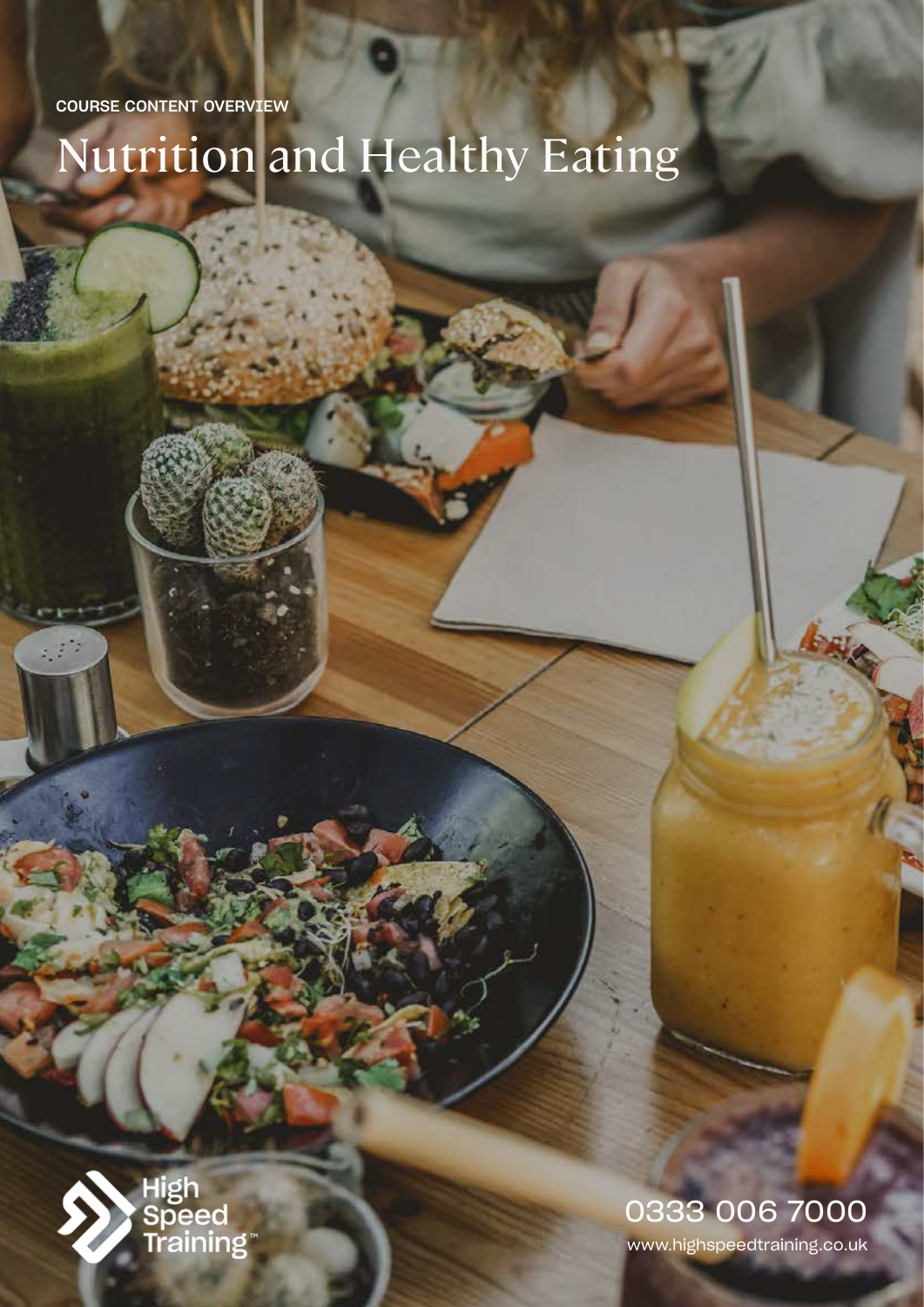This Nutrition and Healthy Eating course provides an introduction to understanding the links between diet and health, as well as how to maintain a well-balanced diet and offering ways to create healthy meals. The course provides learners with the essential knowledge needed to make nutritious food choices and helps them to understand which foods are best for health, why our bodies need certain vitamins and minerals, how to understand food labels, and how food processing affects nutrition. This course aims to help learners put what they have learned into practice through the use of downloadable resources - a weekly meal planner and a recipe booklet.

## **Module 1: Introduction to Nutrition**

Nutrition and healthy eating are essential components of good health and positive wellbeing. This module introduces nutrition and explores the links between it and health, whilst also looking at the role of the Eatwell Guide in a balanced diet. This module will cover:

- What is nutrition?
- Positive effects of a balanced diet
- Negative effects of a poor diet
- The importance of a balanced diet your responsibilities
- The Eatwell Guide
- Which foods make up a healthy and balanced diet?

#### **Module 2: Protein, Fat and Carbohydrate**

This module looks at the importance of protein, fat and carbohydrate in the diet, explaining the best dietary sources for each nutrient and outlining why they are essential parts of a healthy, well-balanced diet. This module will cover:

- Protein
- High-quality and low-quality proteins
- Combining proteins
- Balancing proteins
- Fat
- Visible and invisible fats
- Fatty acids
- Carbohydrate
- Simple carbohydrates (Sugars)
- Complex carbohydrates (Starches)
- Dietary fibre
- Balancing carbohydrates

#### **Module 3: Essential Vitamins and Minerals**

Vitamins and minerals are essential nutrients that are needed by our bodies in order to function properly. If you follow a wellbalanced, healthy diet, then your daily meals should provide you with all of the vitamins and minerals that you require. This module will cover:

- Vitamins and minerals
- The 11 essential vitamins
- Sourcing vitamins
- Vitamin deficiency
- Minerals
- Minerals sodium
- Sourcing minerals
- Mineral deficiency
- Trace elements

#### **Module 4: Water and Fluids**

Water and other fluids play an important role in maintaining a healthy diet. Without them, our bodies cannot function efficiently, and we're likely to tire easily and find concentration difficult. This module will cover:

- Water
- Hydration
- Dehydration
- Alcohol

#### **Module 5: How Food Processing Affects Nutrition**

The way food is processed - whether it's cooked, dried, canned or preserved - has an effect on the overall nutrient content of the food. You should be mindful of this when choosing foods to eat. This module will cover:

- What is processed food?
- High and low temperatures
- The effects of cooking
- Drying
- Controlling airflow
- Chemical preservatives
- Food additives
- Irradiation
- Fortification

# **Module 6: Food Labelling**

Any pre-packaged food that you buy will feature a nutritional label. This module explains how to better understand the information presented on these labels and how to use this information when buying and eating food. This module will cover:

- Food labelling regulations
- Nutrition information
- Nutritional claims
- Health claims

# **Module 7: Preparing Nutritionally Balanced Meals**

This module will take a look at catering nutritionally balanced meals for different diets and how you can put together well-balanced, nutritious meals. It will also provide you with downloadable resources for your use - a meal planner and recipe booklet. This module will cover:

- Putting the Eatwell Guide into practice
- Catering nutritionally balanced food for different diets
- Downloadable resources

### **Module 8: Course Summary**

This final module houses all of the links to further reading and downloadable resources featured throughout the course. Compiled into one module for your ease, this module also contains a summary of the content from modules 1-7.